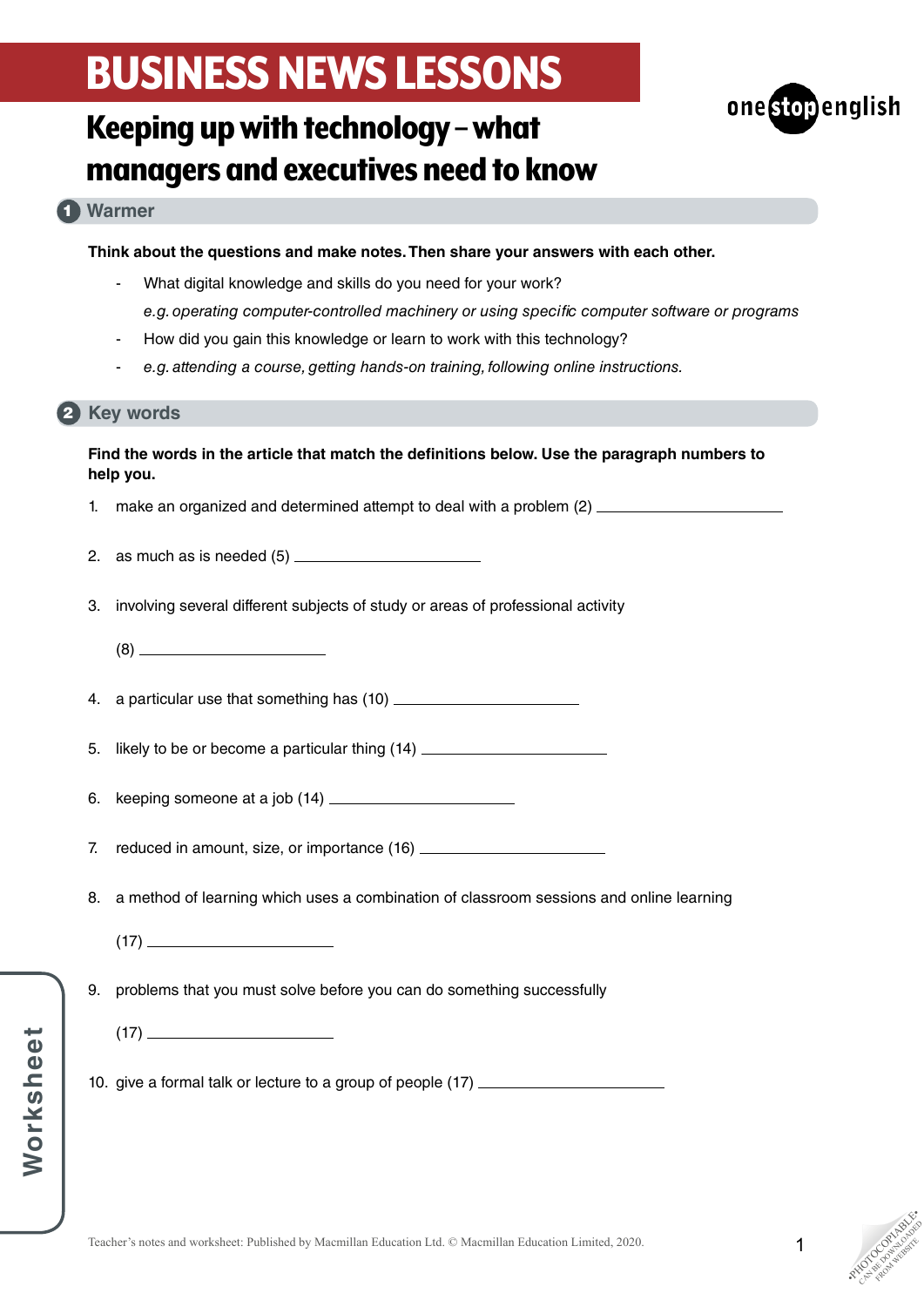

## Coronavirus sharpens executive education focus on digital skills

The pandemic is accelerating growth of programmes and online teaching

### **BY JONATHAN MOULES**

- The creators of executive education courses always 1 try to make their offerings relevant to current business needs. The coronavirus crisis has sparked a wave of new programmes focusing on leadership in a crisis, for example.
- 2 But even before the pandemic, there was another strong trend: the teaching of digital knowledge and skills around subjects such as artificial intelligence and cyber security. Now, as the world has gone into lockdown to tackle Covid-19 and working online from home is commonplace, an understanding of the digital world has become still more important. Meanwhile, schools are also rethinking how to develop and expand remote tuition.
- 3 Imperial College Business School is prominent among those embracing the trend. One example is a Cybersecurity for Executives programme that teaches participants how they can implement better safeguards for IT networks, ways to protect against and handle cyber attacks, and the threats to businesses if they do suffer such an event.
- Teaching takes place over two days, with lectures 4 about basic technical aspects before participants are able to ask questions. For those who want to go into greater depth, course tutors provide supplementary materials online and use Imperial's name to attract guest speakers. These recently included Robert Hannigan, the former director of the Government Communications Headquarters (GCHQ), the UK's signals intelligence and cryptography agency.
- "People have an awareness of technology, but the 5 depth of their knowledge is often not sufficient to make decisions as senior executives," says Deeph Chana, co-director of Imperial's Institute for Security Science & Technology.
- "The idea of this course is to give people a few more 6 layers of depth about decisions, and what concerns they should have about cyber security in their organisation."
- Imperial also runs courses in artificial intelligence 7 and the evolution of financial technology start-ups, or fintechs, both of which have proved popular, according to Prof Chana. He says Imperial's brand as a school built on engineering and the sciences — helps in a competitive market. "Our unique selling point at Imperial is to be able to offer that technical insight," he adds.
- 8 In Barcelona, Iese Business School this year launched a three-day course combining teaching on artificial Intelligence with its Future of Management Initiative, a multidisciplinary project that will look at how AI affects leadership. The focus is on ethics, with tutors designing their teaching to prepare executives to put Al to use in their companies in a socially responsible way.
- The school draws on its teaching of AI across 9 a range of business degree programmes, says course tutor Sampsa Samila, assistant professor of strategic management.
- "We start with the basics of AI, explaining neural 10 networks and basic teaching about computers, before moving on to simplified structures for application of the technology and how you can consider algorithms as a tool for business," Samila says. "We might talk about what you need to create a voice-activated assistant like the Amazon Echo's Alexa or some of the technology in self-driving cars."
- 11 The market for the course is broad, says Samila, but is mainly executives in middle or senior management roles.
- "What we are trying to do is to get them to think about 12 the business models created by this new technology," he says. "These managers will have to learn new skills, which is not just about knowing what AI is but what are the competitive impacts on their business."
- 13 Tutors everywhere are now having to think about how they teach online, at least in the short term.

*Continued on next page*



**PHOTOGRAPHICATE** CAN BE DOWNLOAD FROM WEBSITE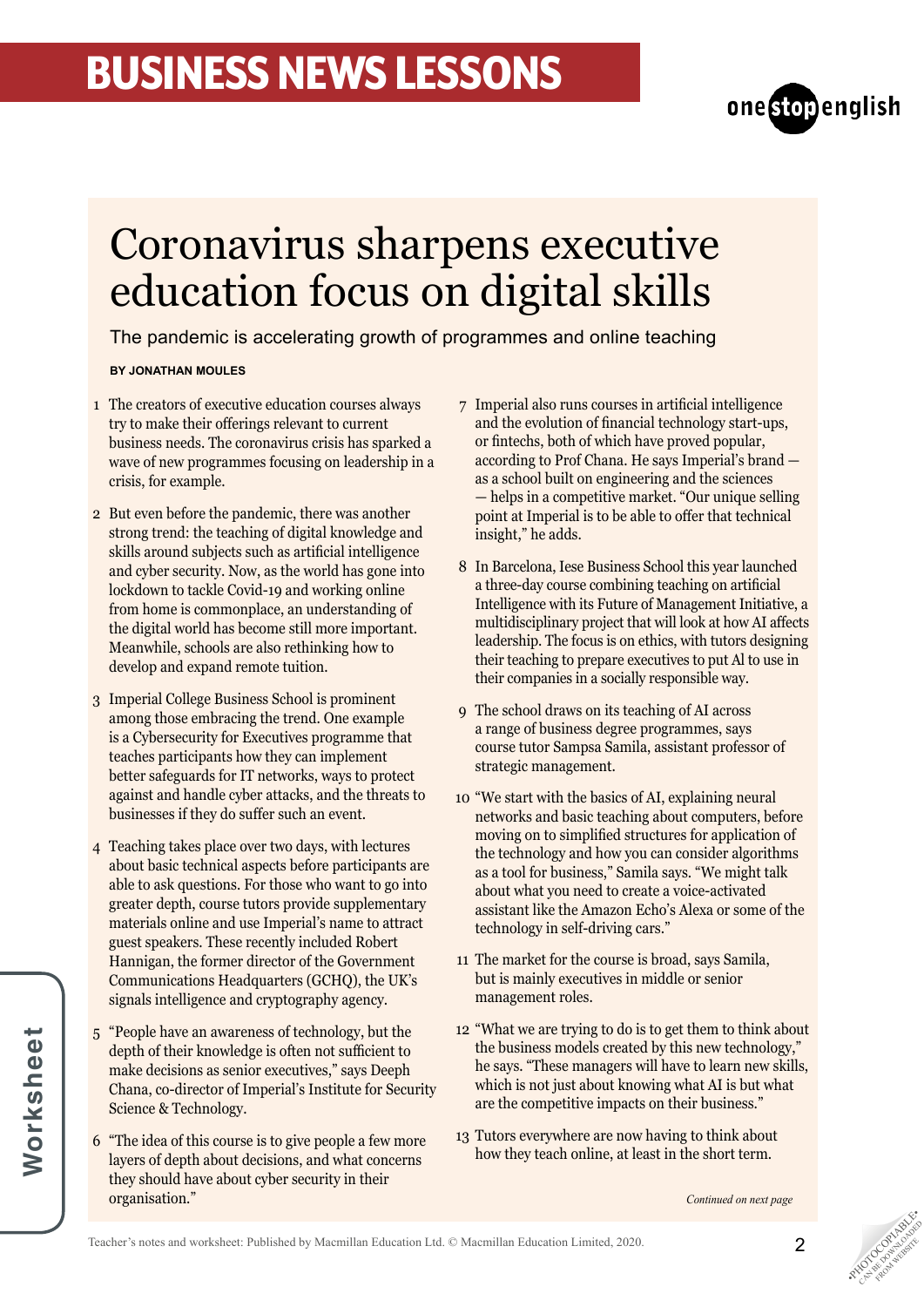

For courses already focused on tech, the hope is that such distance learning will be a good fit with target audiences.

- A 2018 study of managers by the Trium Executive 14 MBA found that two-thirds of prospective learners on executive education courses wanted some online learning in the teaching offered, double the number five years earlier. The Trium survey revealed that the most common challenge for executives is dealing with change, particularly in technology. Attracting and retaining the right talent and skills for organisations was a concern, as was the way technology, especially AI, may replace human workers.
- Schools are starting to rethink their digital courses to 15 adjust for this new world. "It's not easy for anyone,

but necessity is the mother of invention. And we are inventing very quickly," says Ron Duerksen, executive director of executive education at HEC Paris.

- "Even after the global coronavirus crisis is hopefully 16 diminished and classes can resume in person, we will have transformed our way of thinking about teaching online.
- "Staff, professors and students will most likely be 17 much more willing and open to blended and online formats as a result of this. Once you get over the fear and hurdles of delivering online, you also see the many benefits."



Jonathan Moules, 10 May 2020. © The Financial Times. All rights reserved. Articles republished from the Financial Times.

## **Understanding the article** 3

### **Answer the questions using details from the article.**

- 1. What new skills and knowledge do senior management and executives need these days in order to lead a company effectively?
- 2. What is driving the need for them to gain these new skills and this new knowledge?
- 3. What teaching format does Imperial College Business School's Cyber Security for Executives programme follow?
- 4. What are two new ways that the Iese Business School teaches managers to use artificial intelligence?
- 5. What trends can be seen in the way business courses are being taught? How has the acceptance and uptake of these new formats been?

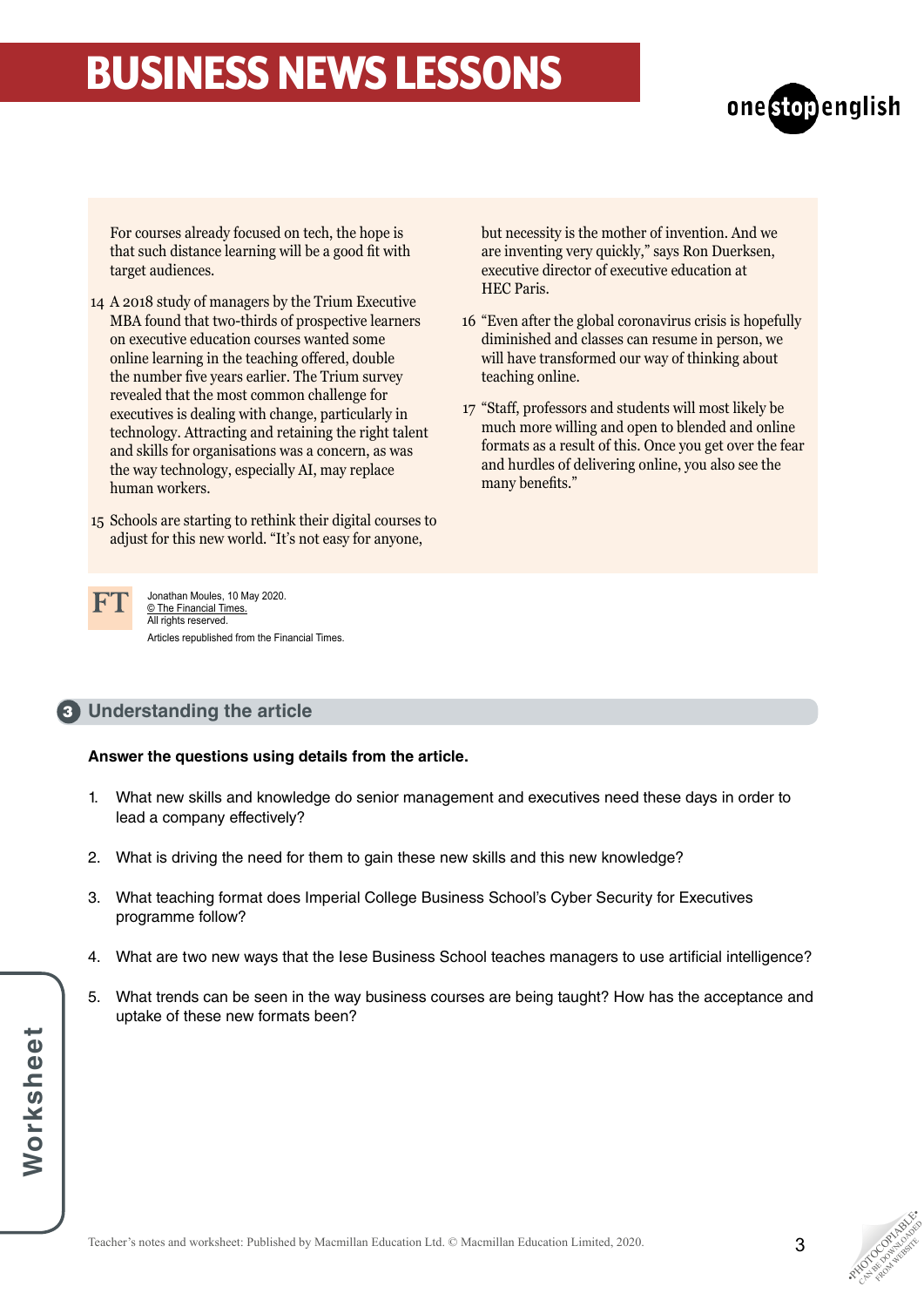

### **Business language – collocations** 4

- **a. Match the words to make collocations from the article.**
- 1. artificial insight insight instrument insight in the second intervalse in the second in the second in the second in the second in the second in the second in the second in the second in the second in the second in the s 2. cyber responsible 3. remote intelligence 4. supplementary audiences
- 5. technical management
- 6. socially tuition
- 7. strategic materials
- 8. target security
- **b. Find the words in the article to check your answers.**
- **c. In your own words, explain what each expression means.**
- **Business language Multi-word phrases** 5

**Find multi-word phrases in the article that you can use to complete these sentences.**

- 1. The decision to close the staff canteen protest right across the company. (4 words, paragraph 1)
- 2. The company showed that they were actively \_\_\_\_\_\_\_\_\_\_\_\_\_\_\_\_\_\_\_\_\_\_\_\_\_\_\_\_ by ordering electric cars for their salespeople. (3 words, paragraph 3)
- 3. Our promise to deliver any time of the day or night within 20 minutes of ordering is our

(3 words, paragraph 7)

4. You often don't realize what you are able to achieve until the time comes when you really have to do it.

As the old proverb goes (6 words, paragraph 15)